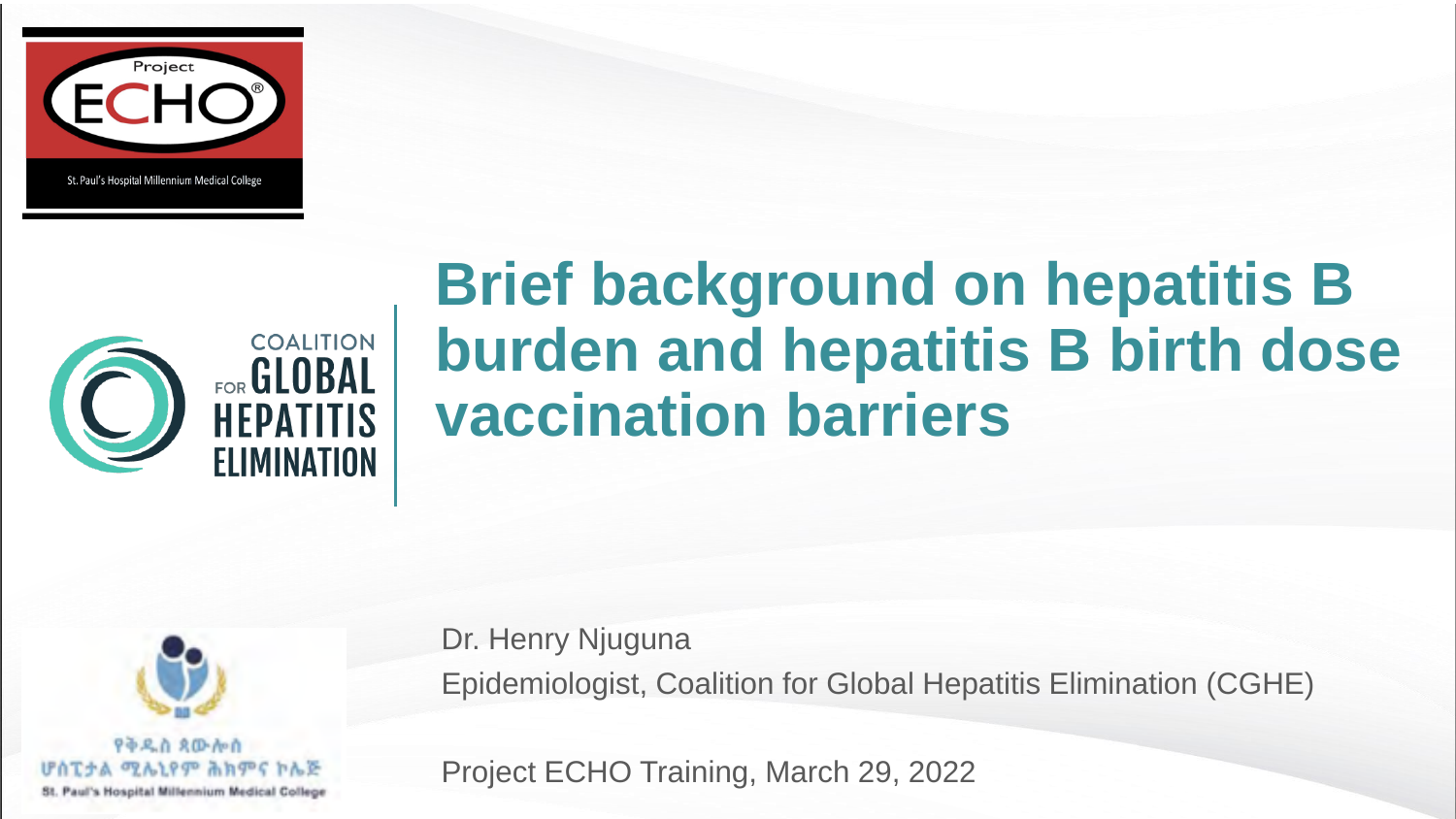### **Africa Has Highest HBV Burden and Majority of New Infections Occur Among Children**



Source: World Health Organization (2021). Global Progress Report 2021: HIV, viral hepatitis and sexually transmitted infectio Sector Strategies, past and futur



- Vertical (mother-tochild) common mode of HBV transmission in Africa
- Up to 25% of HBV infected infants will die prematurely from liver failure, cirrhosis and liver cancer



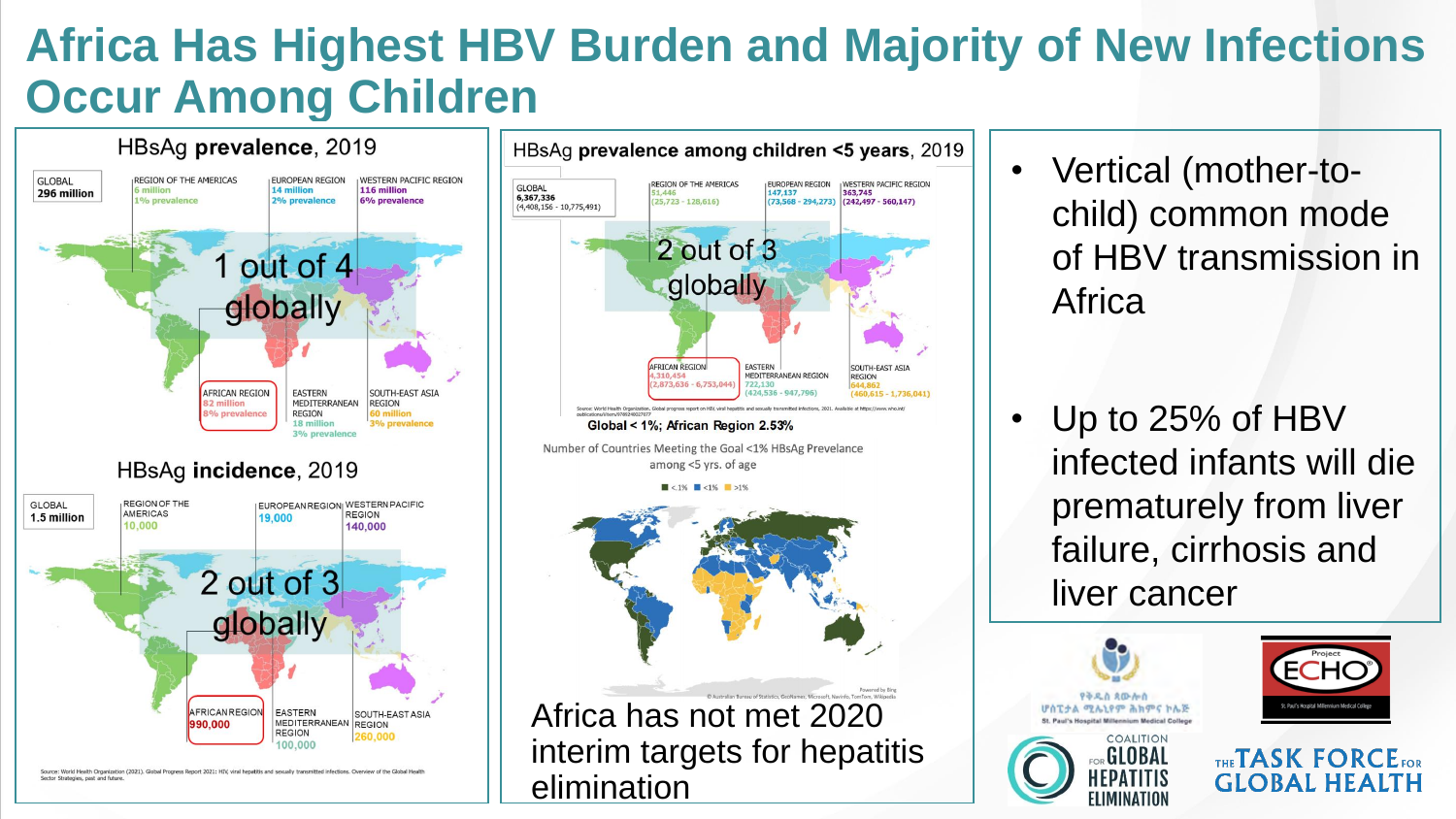### **HBV Infection MTCT is Preventable**

#### Only 14 countries in Africa have introduced the birth dose

|                                                      | Year HepB-BD   |
|------------------------------------------------------|----------------|
| Country                                              | was introduced |
| 1 Gambia                                             | 1997           |
| 2 Botswana                                           | 2000           |
| 3 Mauritius*                                         | 2000           |
| 4 Algeria                                            | 2001           |
| 5 Carbo Verde                                        | 2002           |
| 6 Sao Tome Principe                                  | 2003           |
| 7 Nigeria                                            | 2004           |
| 8 Mauritania                                         | 2013           |
| 9 Namibia                                            | 2014           |
| 10 Angola                                            | 2015           |
| 11 Senegal                                           | 2016           |
| 12 Cote d'Ivoire                                     | 2019           |
| <b>13 Equitorial Guinea</b>                          | 2019           |
| 14 Benin                                             | 2020           |
| *Using a screening and targeted vaccination strategy |                |

#### Hepatitis B birth dose coverage is very low



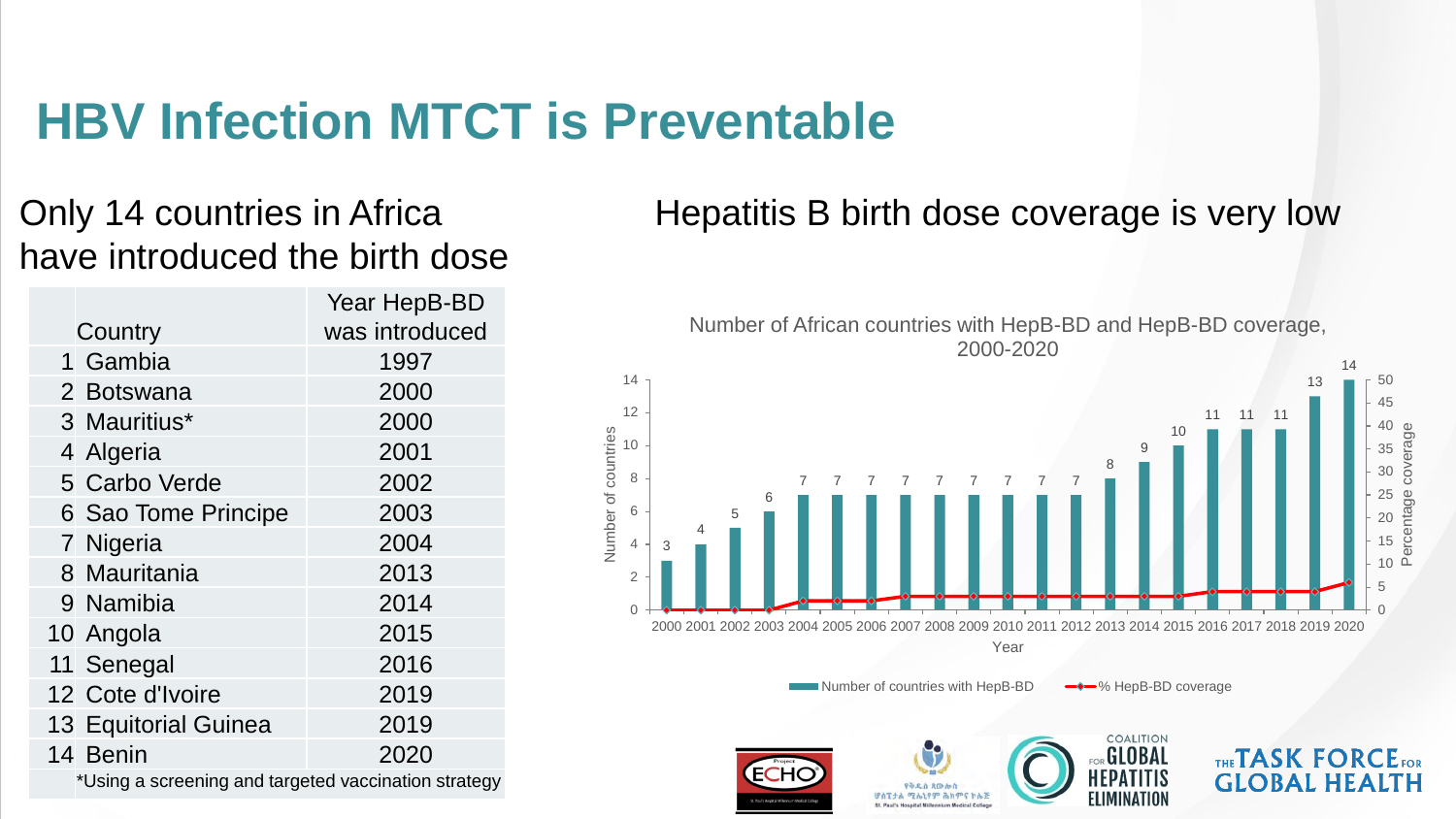## **Hepatitis B birth dose vaccination barriers**







THE**TASK FORCE**FOR **GLOBAL HEALTH**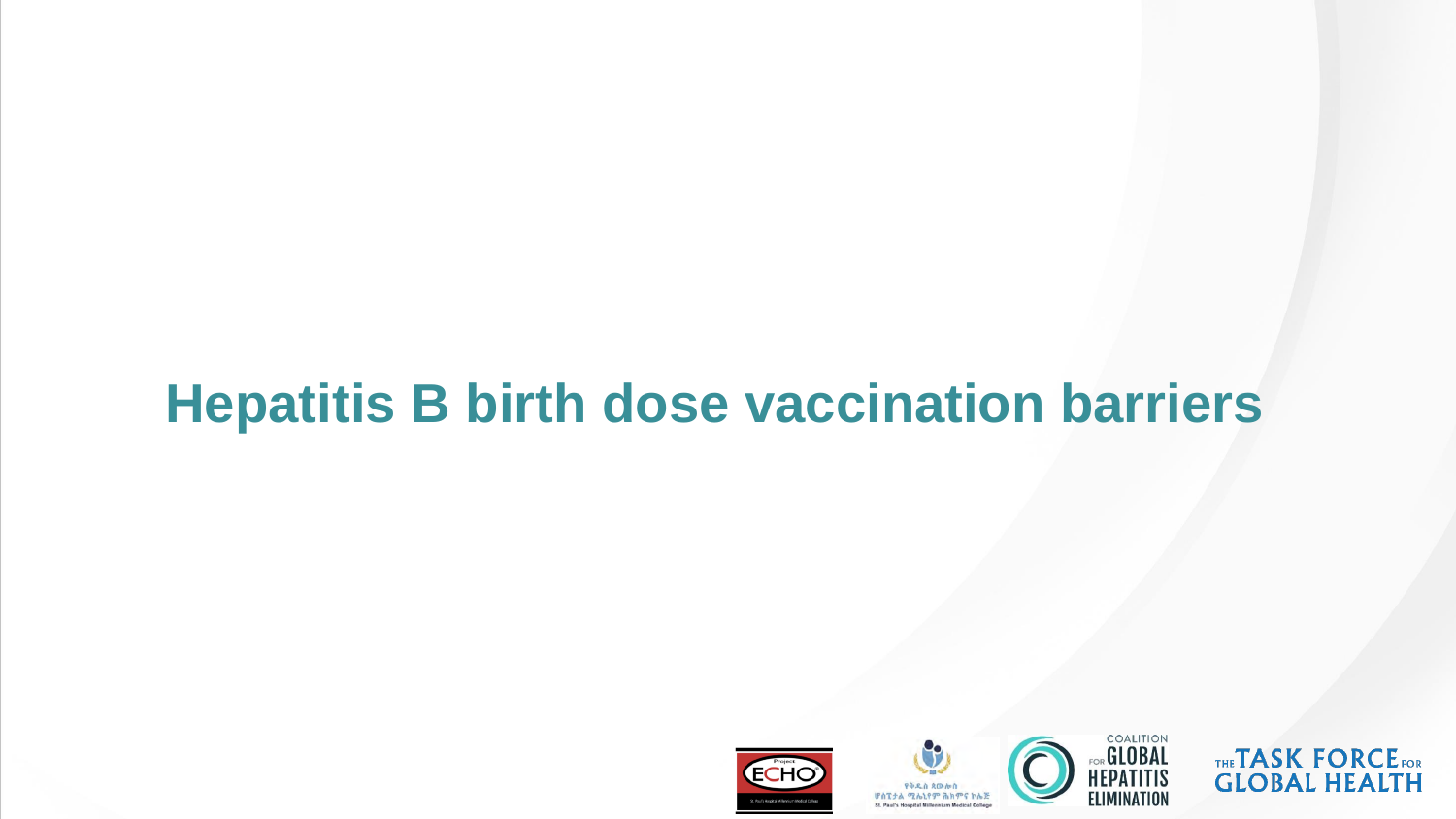### **Lack of awareness among mothers**

- Lack of awareness about HBV infection and its consequences
- Lack of awareness about prevention of mother to child HBV transmission using HepB-BD
- **Misinformation** about vaccines

**Decreased** vaccine demand









THE**TASK FORCE**FOR **GLOBAL HEALTH** 

Okenwa et al, 2020; Mutyoba et al, 2021; Miyahara et al, 2016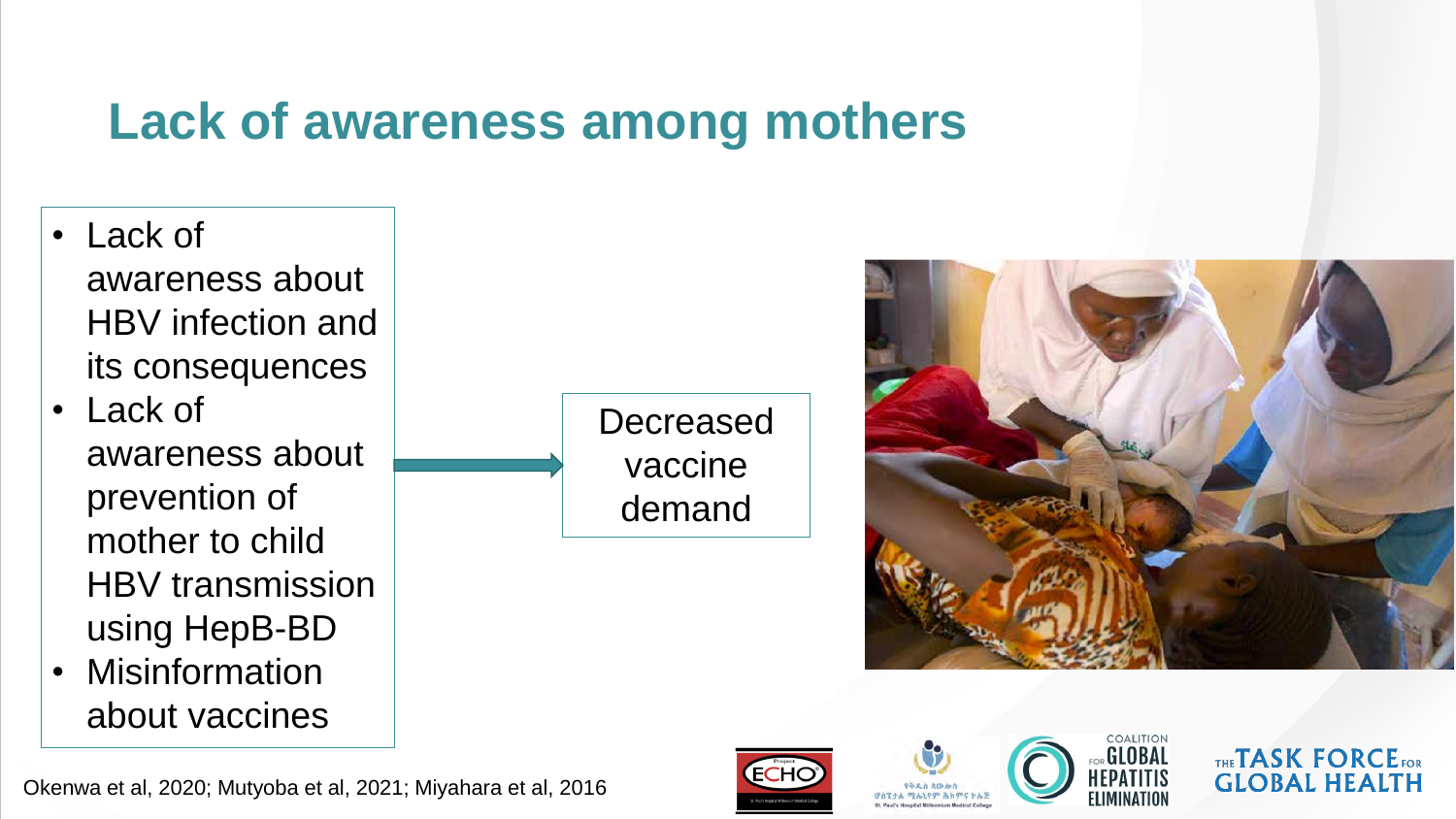### **Knowledge gaps among healthcare workers**

- Knowledge on timeliness
- Incorrect contraindications
- Vaccine storage requirements





Gavi/2021/White Rhino Films-Lameck Orina









Boisson et.al, 2022; Moturi et al, 2019; Breakwell et al, 2017